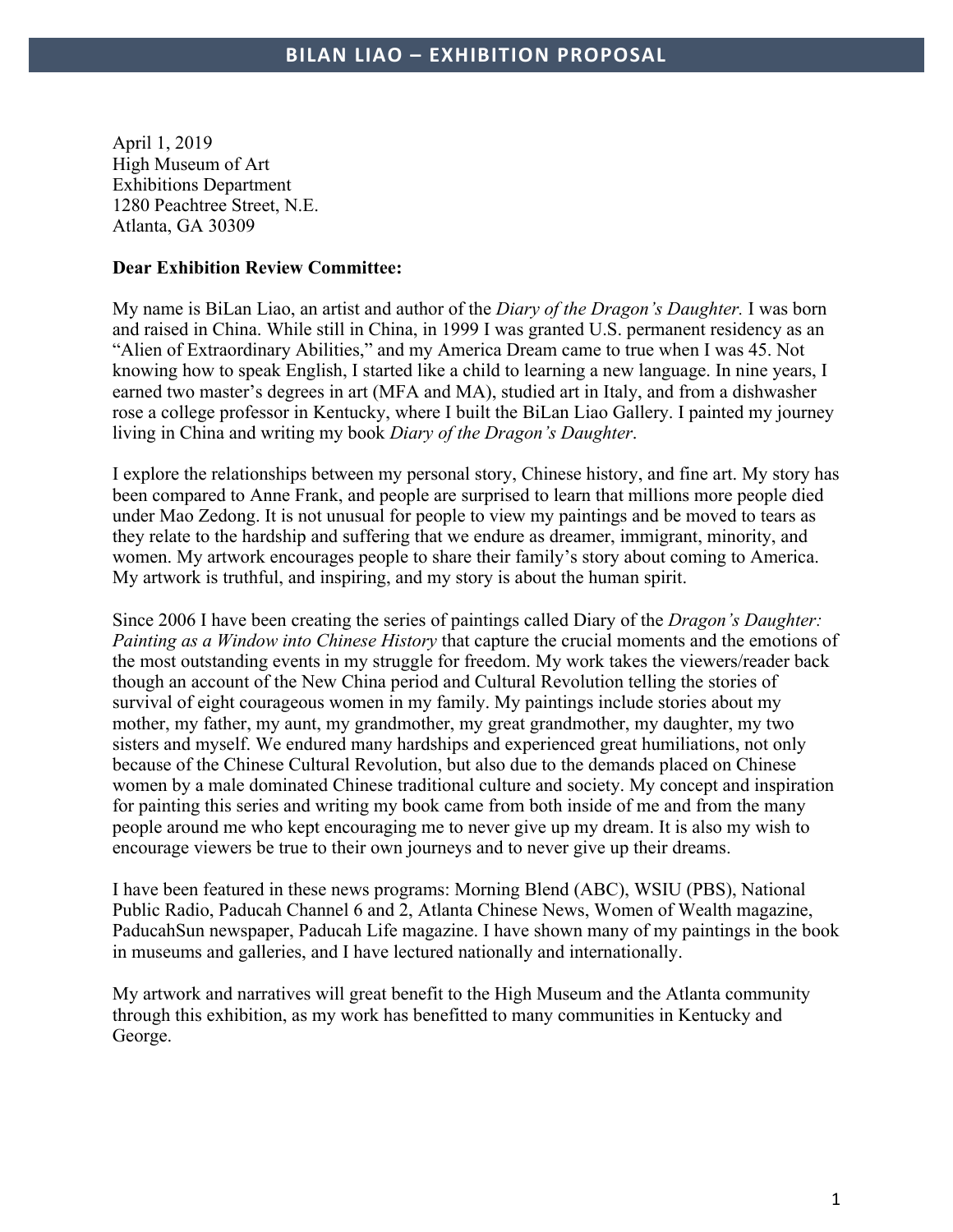## **BILAN LIAO – EXHIBITION PROPOSAL**

### **Exhibition Wall Space and Opening Reception:**

About 192 feet of wall space is ample to exhibit all in my series, *Diary of the Dragon's Daughter: Painting as a Window into Chinese History* that include over 26 large size oil paintings (about 142 feet of wall space), 18 small acrylic paintings on the canvas and collage, and 4 sculptures (about 50 of wall space). I will make myself available at any time for the High exhibition, and I will be glad to assist in hanging the exhibition since I live in Atlanta.

During the opening reception I will be happy to give an artist's talk, presentation or lecture. Also, I could be available for a book signing of, "Diary of the Dragon's Daughter." I would be willing to reduce the price by 30% for the open reception, and for the High Museum book store.

Further, the esteemed composer Juan R. Ramírez of the Atlanta Symphony Orchestra has created original music inspired by my paintings. Since 2017, Juan and I have worked together for a community-service educational program of art, culture and Chinese history, such as I presented with my painting's stories at the Atlanta Symphony Orchestra community Concert for the 2018 "Masquerade Gala" 2nd Annual Celebration of Chamber Members, Southwest Gwinnett of Commerce. And Juan is planning an Atlanta Symphony Orchestra community Concert with my presentation for next year. Also, arrangements have been made so that Juan's music may accompany the artwork in an exhibition opening reception of my artwork adding to the experience of viewing the paintings.

Following the proposal is the 10 images list, and my CV.

Please view the 10 large images at my webpage: http://bilanliao.com/Liao 10 images.html Visit www.bilanliao.com for more information and my artwork

A copy of my book and my proposal have been mailed to the exhibition department by USPA.

Thank you for considering my proposal at the High Museum of Art's exhibition program I am looking forward to hearing from you,

BiLan BiLan Liao. MFA. MA Artist / Author / Educator Associate Professor (Retired 2016) (678) 722-1202 bilan@bilanliao.com www.bilanliao.com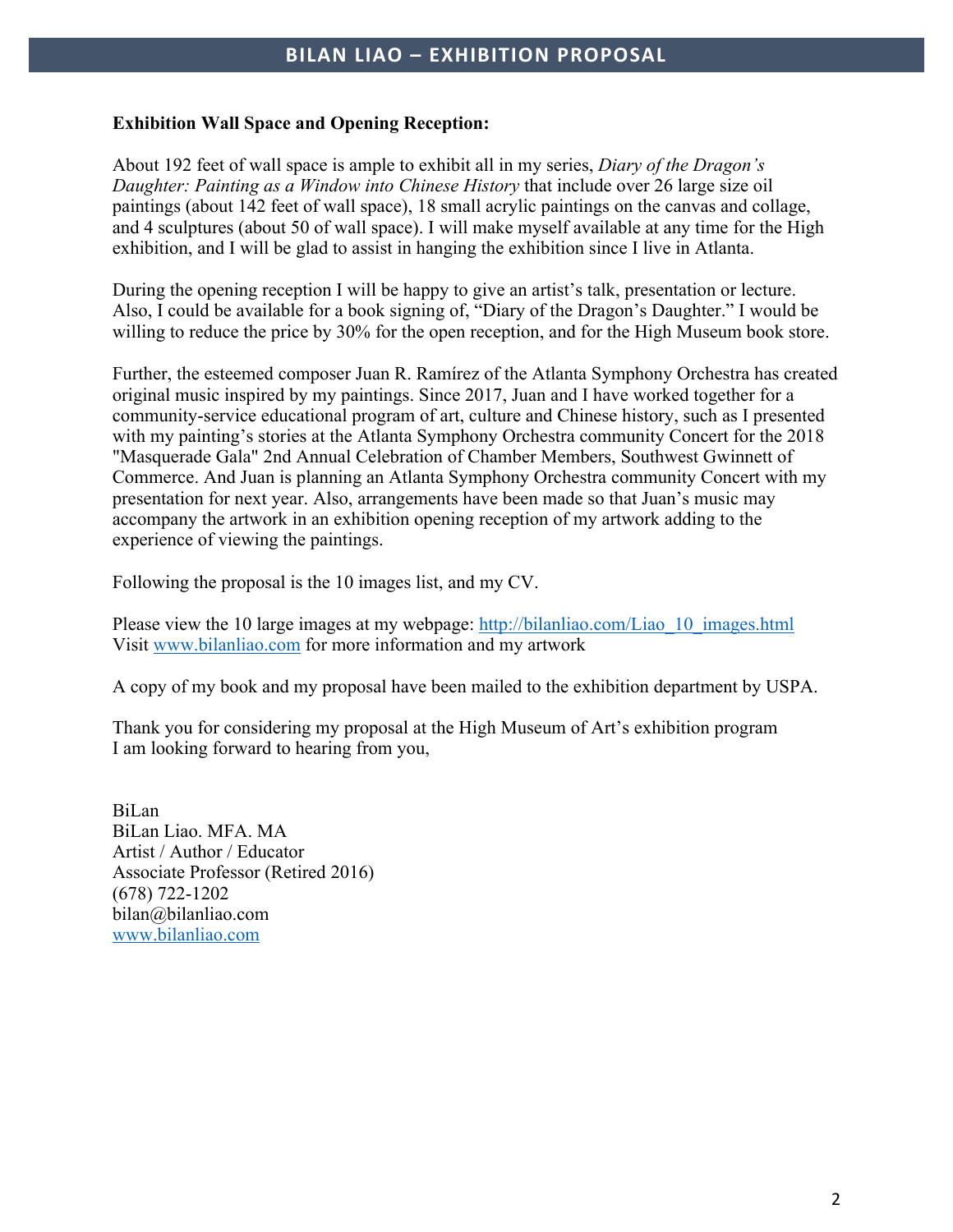# **BILAN LIAO – EXHIBITION PROPOSAL**



oil on canvas, 2014 acrylic on canvas, 2008



*Father's Hopelessness* (triptych, panting 2), *The Voices of Freedom*  48 x 24 inches each, oil and sand on canvas, 2007 48 x 24 inches, oil on canvas, 2014



*Sister Tao Goes to Heaven, Mother's Burden,* 30 x 24 inches, 48 x 24 inches, oil on canvas, 2008 oil on canvas, 2009



*Forced Marriage (Aunt), One Child Policy,* 



*Unforgettable,* 48 x 24 inches, *Freedom,* 48 x 24 inches, oil on canvas, 2017 oil on canvas, 2017

## **10 Images List**



*My Journey, 72 x 84 inches, The Window (Abstraction) 14 x 11 inches,* 







40 x 30 inches, oil on canvas, 2013 *36 x* 24 inches, oil on canvas, 2012

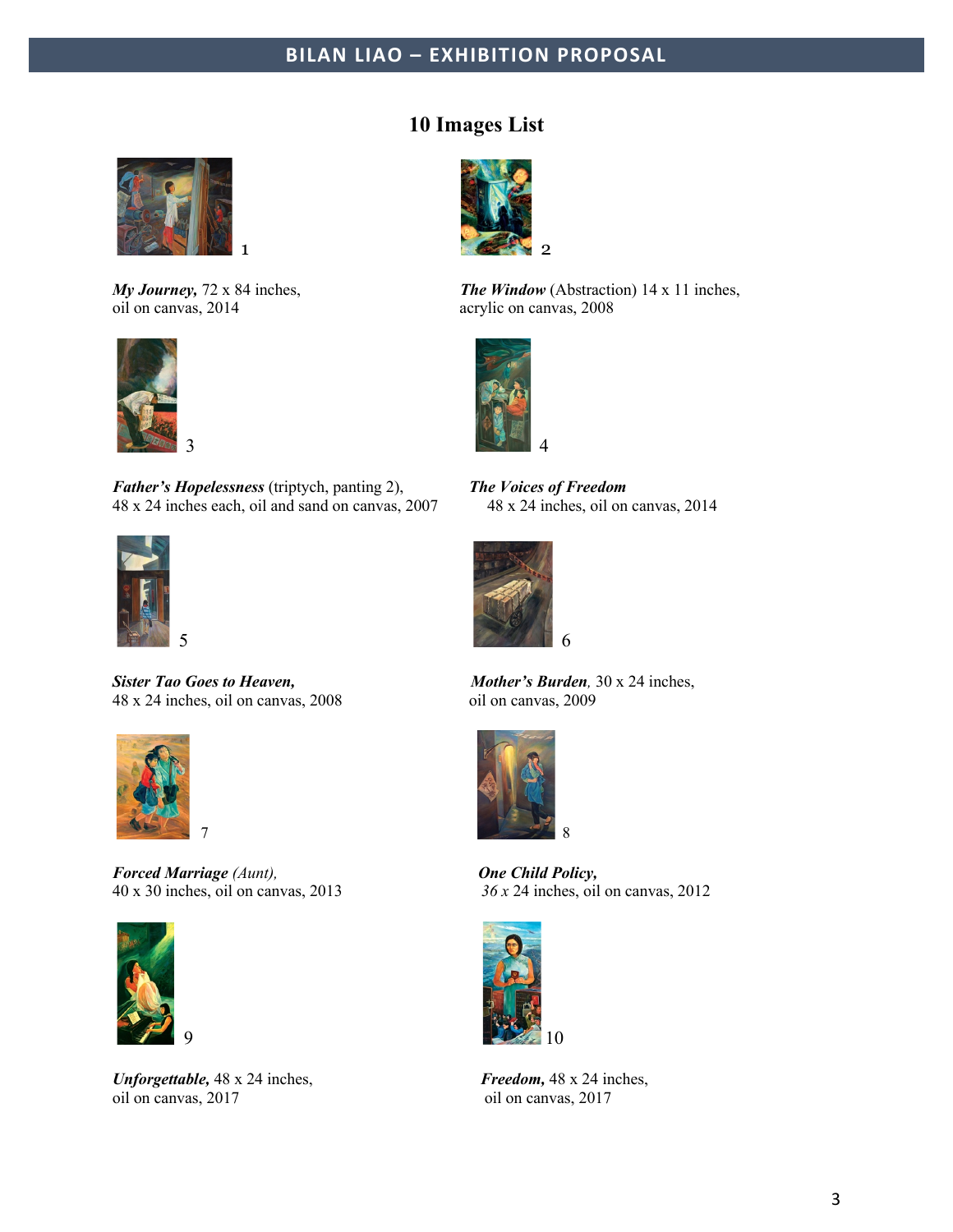# **BLAN LIAO CV**

| <b>EDUCATION</b>                                                                       |                  |
|----------------------------------------------------------------------------------------|------------------|
| Master of Fine Arts, Kendall College of Art and Design, Grand Rapids, MI (KCAD)        | 2008             |
| Graduate Courses, Studio Art Centers International, Florence, Italy                    | 2007             |
| Master of Arts, University of Indianapolis, Indianapolis, IN (U of I)                  | 2006             |
| Graduate Level Certificate in Photography Research, Chinese People's University, China | 1993             |
| Certificate in Photography, Photography Correspondence College, China                  | 1987             |
| Bachelor of Graphic Design, Hunan Province Art and Craft College, China                | 1986             |
|                                                                                        |                  |
| <b>TEACHING APPOINTMENTS &amp; PROFESSIONAL APPOINTMENTS</b>                           |                  |
| Associate Professor, Paducah School of Art and Design, WKCTC (Retired in 2016)         | $2008 - 2016$    |
| Adjunct Instructor and Graduate Teaching Assistant, KCAD                               | $2007 - 2008$    |
| Adjunct Instructor, Herron School of Art and Design, Indianapolis, IN (Herron)         | $2001 - 2006$    |
| Director, Painting and Photography Department in Longgang, China                       | $1995 - 1999$    |
| Executive Editor, Longgang Newspaper, Longgang, China                                  | $1993 - 1995$    |
| PROFESSIONAL AFFILIATIONS                                                              |                  |
| Chairwoman, Art Committee of World Chamber Commerce, Atlanta, GA                       | $2017$ – Present |
| Educational Consultant, Guanmei International School, Dongguang, China                 | $2010$ -Present  |
| Member, International Art Education Association (InAEA)                                | $2013$ – Present |
| Member, Foundations in Art: Theory & Education                                         | $2007 -$ Present |
| Member, Portrait Society of America                                                    | $2009 - 2013$    |
| Member, College Art Association                                                        | $2007 - 2013$    |
|                                                                                        |                  |
| <b>AWARDS / HONORS / GRANTS</b>                                                        |                  |
| Global International Alliance Advocates for National Community Service, Atlanta, GA    | 2018             |
| Kentucky Foundation for Women, 2016 Artist Enrichment Grant                            | 2016             |
| 2016 Duchess of Paducah, KY                                                            | 2016             |
| WKCTC, Teacher of the Year Division Winner                                             | 2015             |
| Paducah City awarded land in the artists' district to build the BiLan Liao Gallery     | 2010             |
| Honorary Professor, Hunan Arts and Crafts Vocational College, China                    | 2009             |
| 1st Prize, Juried exhibition, Clemens Fine Art Center, Paducah, KY                     | 2008             |
| Blue Heron Academy Award, Juried Arts Exhibition, Grand Rapids Art Museum, MI          | 2007             |
| Merit Scholarship Recipient, KCAD                                                      | 2006             |
| Provost Award for Outstanding Graduate Work, U of I                                    | $2005 - 2006$    |
| Herron's 2003 Outstanding Associate Faculty Award                                      | 2003             |
| Who's Who in China in Scientific Chinese - Talent Bank of Chinese Experts              | 1999             |
|                                                                                        |                  |
| <b>PUBLICATIONS / BIBLIOGRAPHY</b>                                                     |                  |
| $2nd$ Edition <i>Diary of the Dragon's Daughter</i> , GFIP, LLC                        | 2019             |
| Diary of the Dragon's Daughter, GFIP, LLC                                              | 2016             |
| Studio Visit - vol. 29. p. 102                                                         | 2015             |
| Madrid Journal of Contemporary Literature, winter 2014 Issue, pp. 84 – 95              | 2014             |
| International Contemporary Artists, p. 147                                             | 2012             |
| Lion Dance in Long Gang District-Selections of Excellent Photography Works, China      | 1999             |
| Third International Lion-Dance Competition, Government of Longgang, China              | 1999             |
| Selections of Photography and Painting by BiLan Liao, Sichuan Publishing House, China  | 1998             |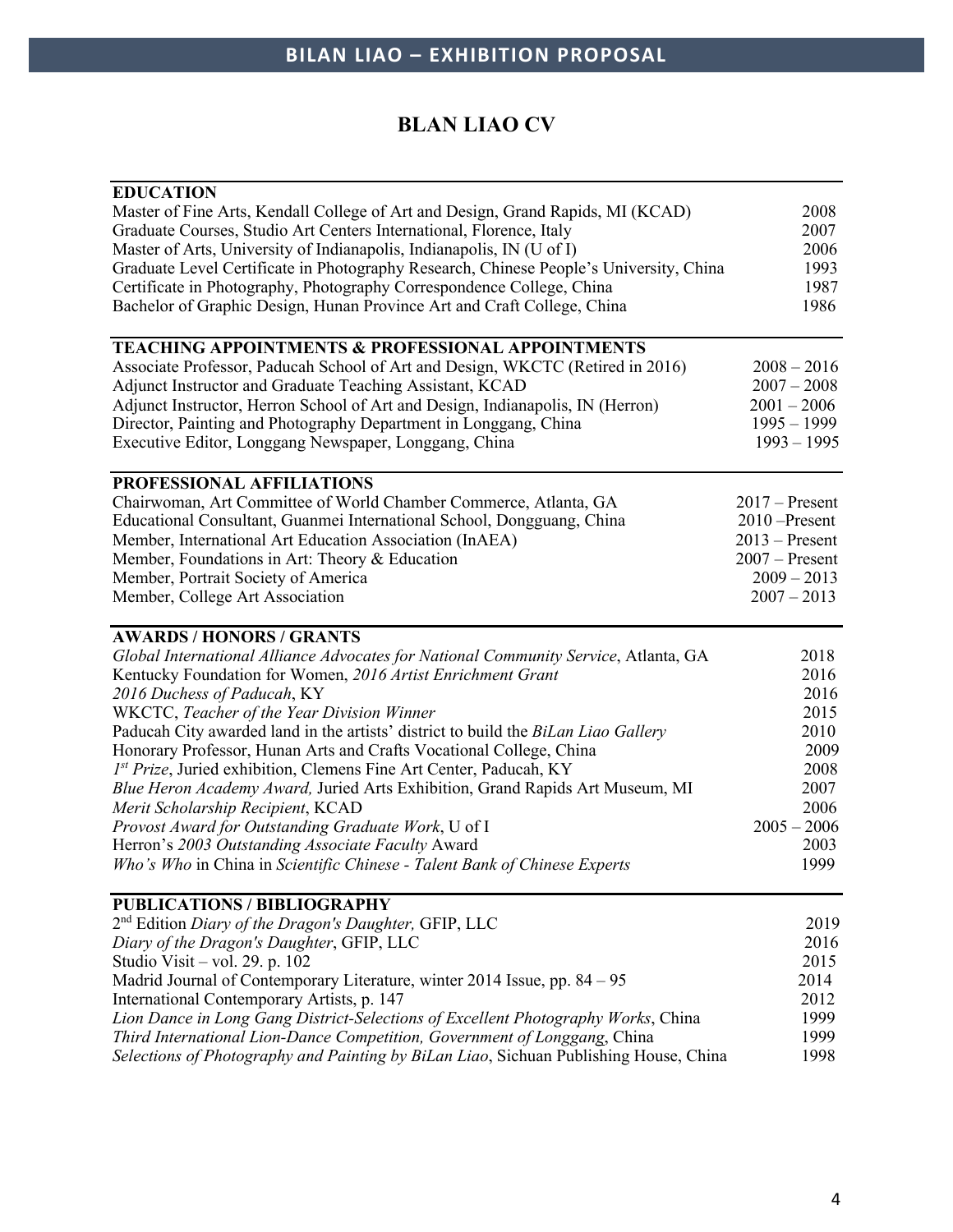| <b>SOLO EXHIBITIONS</b>                                                         |                  |
|---------------------------------------------------------------------------------|------------------|
| BiLan Liao Gallery, Atlanta, GA                                                 | $2017 -$ Present |
| BiLan Liao Gallery, Paducah, KY                                                 | $2012 - 2016$    |
| Maiden Valley Cinema Gallery, Paducah, KY                                       | 2014             |
| Paducah City Hall, Paducah, KY                                                  | 2013             |
| Clemens Fine Art Center, Paducah, KY                                            | 2011             |
| Yeiser Art Center, Paducah, KY                                                  | 2009             |
| Clemens Fine Art Center, Paducah, KY                                            | 2009             |
| Kendall College of Art and Design, Grand Rapids, MI                             | 2008             |
| First United Methodist Church Gallery, Grand Rapids, MI                         | 2007             |
| University of Indianapolis, Christel Dehaan Fine Arts Center, Indianapolis, IN  | 2006             |
| Indiana University, East Whitewater Galley, Richmond, IN                        | 2005             |
| Indiana University Purdue University, Columbus North Wing Gallery, Columbus, IN | 2005             |
| Indianapolis Arts garden, Indianapolis, IN                                      | 2005             |
| First Meridian Heights Presbyterian Church Gallery, Indianapolis, IN            | 2003             |
| Shenzhen Fine Art Museum, Shenzhen, China                                       | 1995             |
| <b>JURIED EXHIBITIONS</b>                                                       |                  |
| Fine Arts Center of Hot Spring, Hot Spring, AR                                  | 2012             |
| Cornerstone Art and Events Gallery, Frankfort, KY                               | 2011             |
| Associated Artists of Winston-Salem, Winston-Salem, NC                          | 2011             |
| Capitol Rotunda, Frankfort, KY                                                  | 2011             |
| Mad Art Gallery, St. Louis, MO                                                  | 2011             |
| Woman Made Gallery, Chicago, IL                                                 | 2008             |
| Muskegon Museum of Art, Muskegon, MI                                            | 2007             |
| Grand Rapids Art Museum, Grand Rapids, MI                                       | 2007             |
| Kendall College of Art and Design Gallery, Grand Rapids, MI                     | 2007             |
| Indiana University Kokomo Gallery, Kokomo, IN                                   | 2005             |
| Indianapolis Museum of Contemporary Art, Indianapolis, IN                       | 2005             |
| Fort Wayne Museum of Art, Fort Wayne, IN                                        | 2005             |
| Indiana State Museum, Indianapolis, IN                                          | 2004             |
| Bona Thompson Memorial Center, Indianapolis, IN                                 | 2003             |
| Swope Art Museum, Terre Haute, IN                                               | 2003             |
| Wells Memorial Center, Lafayette, IN                                            | 2000             |
| GuanShanYue Museum, Shenzhen, China                                             | 1996, 1997, 1998 |
|                                                                                 |                  |

## **GROUP EXHIBITIONS**

| Hunan Arts and Crafts Vocational College, China                                              | 2017          |
|----------------------------------------------------------------------------------------------|---------------|
| <i>Inspiration</i> , Foundation in Art, Theory and Education, Monmouth College, Monmouth, IL | 2016          |
| National Painting and Drawing Invitational figurative, Clemens Fine Art Center, KY           | 2014          |
| Yeiser Fine Art Center, Paducah, KY                                                          | 2013          |
| Lexington Convention Center, Lexington, KY                                                   | 2011          |
| Kentucky International Convention Center, Louisville, KY                                     | 2010          |
| Gallery 109 & Fairbanks Studio, Murray, KY                                                   | 2010          |
| Co-op Gallery in Lower Town, Paducah, KY                                                     | 2009          |
| Annual Faculty Show, Paducah School of Art & Design Gallery, Paducah, KY                     | $2008 - 2016$ |
| Kendall College of Art and Design, Grand Rapids, MI                                          | 2008          |
| Annual Faculty Show, Indianapolis Art Center Gallery, Indianapolis, IN                       | 2005          |
| Herron 100 Years, 100 Artists, 100 Bucks, Indianapolis, IN                                   | 2003          |
| Associate Faculty Exhibition, Herron School of Art and Design Gallery, Indianapolis, IN      | 2002          |
| Shenzhen Museum, Shenzhen, China & Hong Kong Exhibition Center, Hong Kong                    | 1997          |